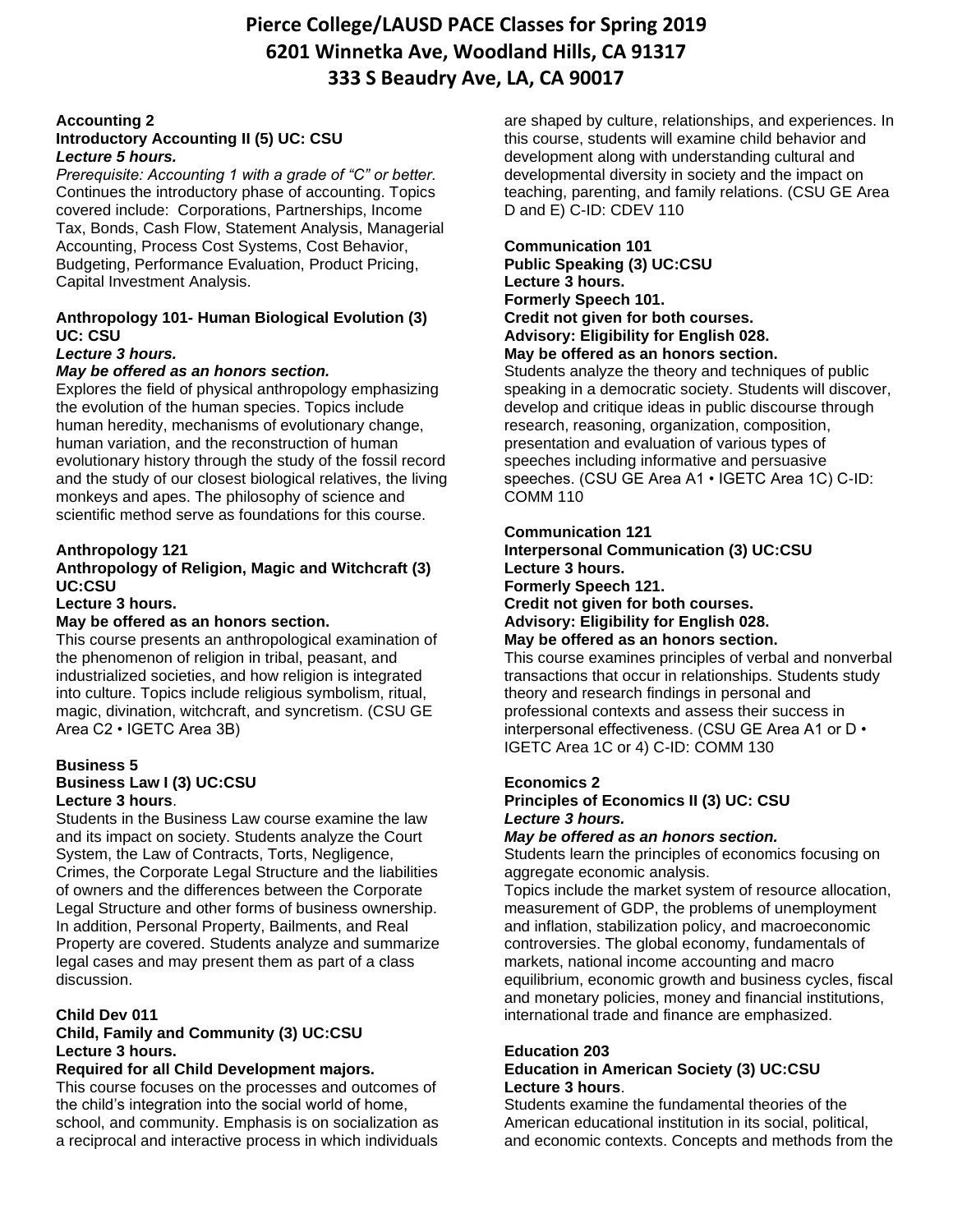fields of sociology, philosophy, and the politics of education are used to analyze the current conditions of American schools. Consideration of contemporary issues, including the roles of the American school in a democratic, multi-cultural society is emphasized. Analysis of the historical, philosophical, and social foundations of education and of school organization are used to evaluate selected proposals and models for reform. (CSU GE Area D • IGETC Area 4)

# **English 101**

## **English Fundamentals (3) (NDA)** *Lecture 3 hours.*

*Prerequisite: English 20 or English 87 with a grade of "C" or better, or appropriate skill level demonstrated through the English placement process.* Emphasizes improvement of writing, particularly sentences and paragraphs, and supplements and reinforces basic communication skills including punctuation, spelling and sentence structure. Develops ability to read analytically and think logically.

# **English 102**

# **College Reading and Composition II (3) UC:CSU Lecture 3 hours.**

**Prerequisite: English 101 with a grade of "C" or better.** Students analyze literature and literary criticism in order to develop critical thinking, reading and writing skills beyond the level achieved in English 101, emphasizing logical reasoning, analysis, and strategies of argumentation. (CSU GE Area A3 or C2 • IGETC Area 1B or 3B) C-ID: ENGL 120 C-ID: ENGL 110 (ENGLISH 102 and 206)

# **Geography 17**

# **PHYSICAL GEOGRAPHY AND LABORATORY (5) UC: CSU**

# *Lecture 4 hours. Laboratory 2 hours.*

Lecture: Students study the earth's physical environment using an Earth Systems Science approach. Emphasis is given to earth-sun relationships, atmosphere-

hydrosphere interactions related to weather and climate, lithospheric processes and geomorphology, integration of climate, soils and biomes and their spatial patterns. Tools used for geographic inquiry may include maps, satellite imagery, geographic information systems, and field investigation. Lab: This lab course supplements the material of Geography 1. Laboratory exercises are used to increase understanding of geographical concepts/ Tools used for laboratory may include topographic maps, satellite images, selected weather instruments and computer software.

# **History 13**

# **The United States in the Twentieth Century (3) \*\*UC: CSU**

# *Lecture 3 hours.*

Students analyze the main events, actors, and themes of the 20th century, primarily focusing on their impact on American history (i.e. cultural, political, and social movements), including a discussion of America's central institutions.

(CSU GE Area D • IGETC Area 4 • Satisfies CSU American Ideals Graduation Requirement US-1)

# **History 044**

# **The Mexican American in the History of the United States II (3) UC:CSU**

# **Lecture 3 hours.**

Students analyze the historical evolution of the Mexican-American since the 1850s, immigration patterns from Mexico, the impact of the civil rights movement, the aftermath of the Mexican-American War, and the contributions of the Mexican-Americans to the American experience. Discussions include basic American institutions. Students will be able to name important figures in 199 Course Descriptions GENERAL CATALOG 2019-2020 Mexican American history, analyze their achievements and value, and construct a timeline of events comparing parallel events and major figures from U.S. history. (CSU GE Area C2 or D • IGETC Area 3B or 4 • Satisfies CSU American Ideals Graduation Requirement US-1)

# **Humanities 31**

# **People in Contemporary Society (3) UC: CSU** *Lecture 3 hours.*

A study in some depth of cultural history from the Industrial Revolution to the present. The approach is interdisciplinary, involving art, music, literature, drama, philosophy, and history. The emphasis is upon the evolutionary development which has influenced and shaped modern culture.

# **Journalism 100**

# **Social Values in Mass Communication (3) UC: CSU**  *Lecture 3 hours.*

#### *May be offered as an honors section. UC credit limitation: Journalism 100 and 251 combined: maximum credit, one course.*

A general interest survey and evaluation of the mass media in economic, historical, political, psychological and social terms. Focus is to help the media consumer better understand today's mass communications: newspapers, radio, television, motion pictures, magazines, advertising and public relations. Course content discusses relationships, ethics, rights and responsibilities of media in today's society.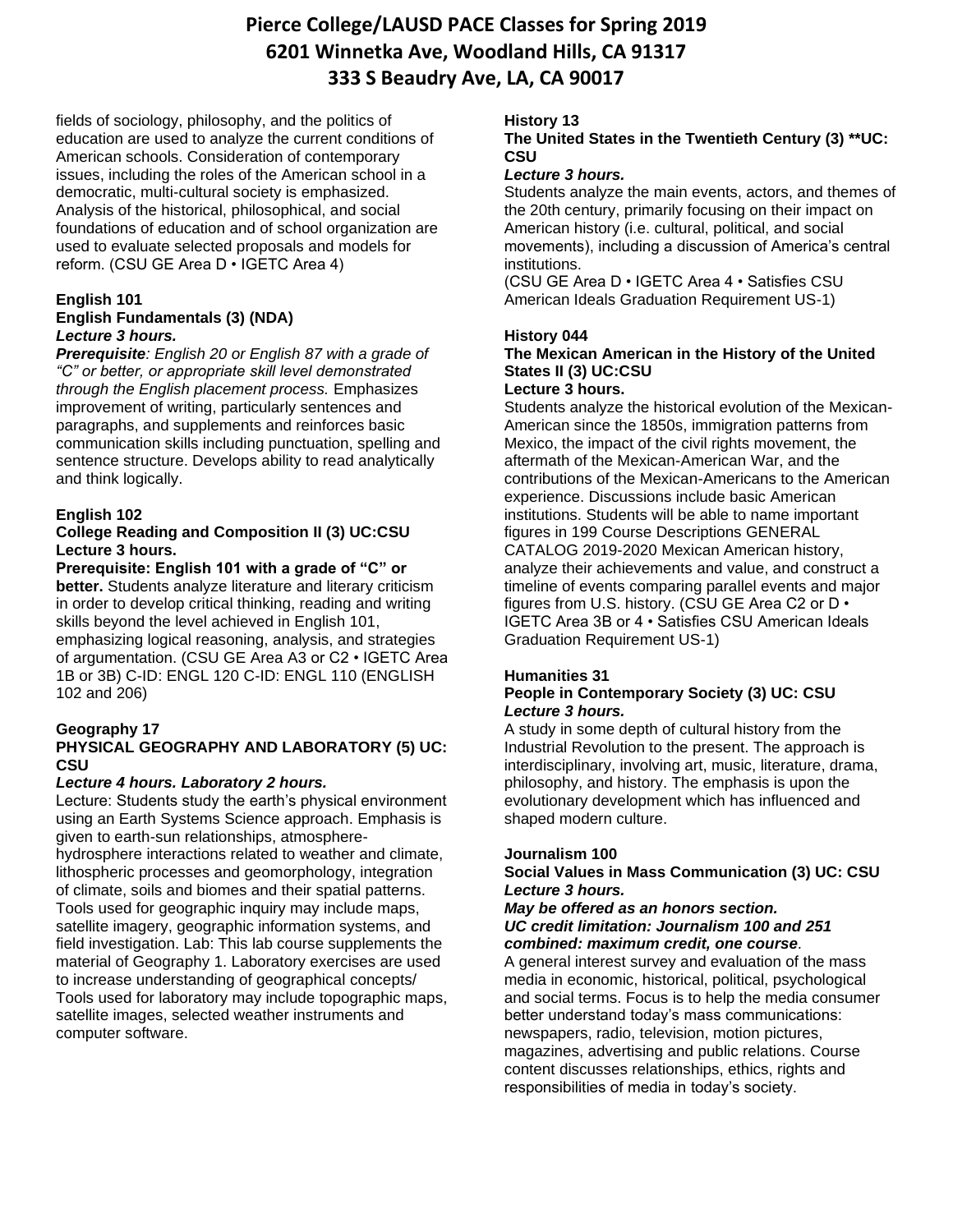#### **Math 227 Statistics (4) UC: CSU** *Lecture 4 hours.*

*Prerequisite: Mathematics 125 with a grade of "C" or better, or equivalent high school preparation and appropriate skill level demonstrated through the Mathematics placement process.*

*Credit not given for both Statistics 1 and Mathematics 227*

Math 227 discusses averages, variability, graphical techniques, probability, hypothesis testing, sampling, estimation, correlation, prediction, and linear regression. The emphasis of Math 227 is on the collection and analysis of data and how inferences about a population are made from a sample.

(CSU GE Area B4 • IGETC Area 2A)

# **Math 238**

**Calculus for Business and Social Science I (5) \*UC:CSU** 

#### **Lecture 5 hours.**

**Prerequisite: Mathematics 125 with a grade of "C" or better, or equivalent high school preparation and appropriate skill level demonstrated through the Mathematics placement process.** 

Math 238 students will study the techniques of calculus with emphasis placed on the application of these concepts to business and management related problems. The applications of derivatives and integrals of functions including polynomials, rational, exponential and logarithmic functions are studied. (CSU GE Area B4 • IGETC Area 2A) \*UC Credit Limit: Mathematics 238 and Mathematics 261 combined: maximum credit, one course. \*\*\*Or the equivalent course at an accredited college or university. C-ID: MATH 140

# **Music 111**

**Music Appreciation I (3) UC:CSU**  *Lecture 3 hours.* 

#### *May be offered as an honors section.*

Students analyze basic materials, aesthetics, and structure of music through a broad historical survey of musical styles and masterpieces from the Middle Ages up to and including the 21st century, with emphasis on perceptive listening.

(CSU GE Area C1 • IGETC Area 3A)

#### **Oceanography 001 Introduction to Oceanography (3) UC:CSU Lecture 3 hours.**

Students engage in an introductory study of the geological, chemical, physical and biological aspects of Earth's ocean. Students explore topics that include how ocean basins are made and destroyed through plate tectonics, the physiography of ocean basins and continental margins, the chemical and physical aspects of seawater, ocean-atmosphere interactions, ocean circulation, waves, tides, and shorelines, with some

emphasis on human impacts on marine ecosystems, including climate change. Students interested in earning lab credit are encouraged to enroll in OCEANO 010. (CSU GE Area B1 • IGETC Area 5A)

# **Oceanography 10**

#### **Physical Oceanography Laboratory (2) UC:CSU Lecture 1 hour. Laboratory 2 hours. Corequisite: Concurrent enrollment in Oceanography 001.**

This course is the laboratory compliment to Oceanography 001: Introduction to Oceanography. The lecture portion of this course reviews important concepts that are explored in the laboratory portion of this course. Students examine oceanographic data, maps, and charts to describe the geological, chemical, physical and biological aspects of Earth's ocean, and interpret processes responsible. Students investigate how the movement of tectonic plates create seafloor features, and the causes and effects of hurricanes, tsunami, El Niño and La Niña events, and phytoplankton blooms. Students inspect and describe marine sediments and use maps to investigate coastline and seafloor features. Students consider the effects that human activities have on marine ecosystems, including pollution and climate change. An off-campus meeting may be required. (CSU GE Area B3 • IGETC Area 5C)

# **Political Science 1**

#### **The Government of the United States (3) UC: CSU** *Lecture 3 hours.*

# *May be offered as an honors section.*

Students study of the government of the United States with respect to historical background, constitutional framework and development, civil liberties and civil rights, the political process, including elections, political parties and interest groups, and the principle institutions and processes for the development and implementation of American public policies. The study of California state and local government is a special component of this class.

(CSU GE Area D • IGETC Area 4 • Satisfies CSU American Ideals Graduation Requirement US-2 & US-3)

# **Psychology 1**

**General Psychology I (3) \*UC:CSU** 

**Lecture 3 hours.** 

**Advisory: Eligibility for English 028 or higher. Required for Psychology majors.** 

# **May be offered as an honors section.**

Students are introduced to the scientific study of behavior and mental processes through an examination of well-established psychological perspectives, theories, concepts, research methods, and results. Students learn about the history of psychology, biological psychology, sensation and perception, consciousness, life-span development, learning, memory, cognition, social psychology, human sexuality and gender, motivation and